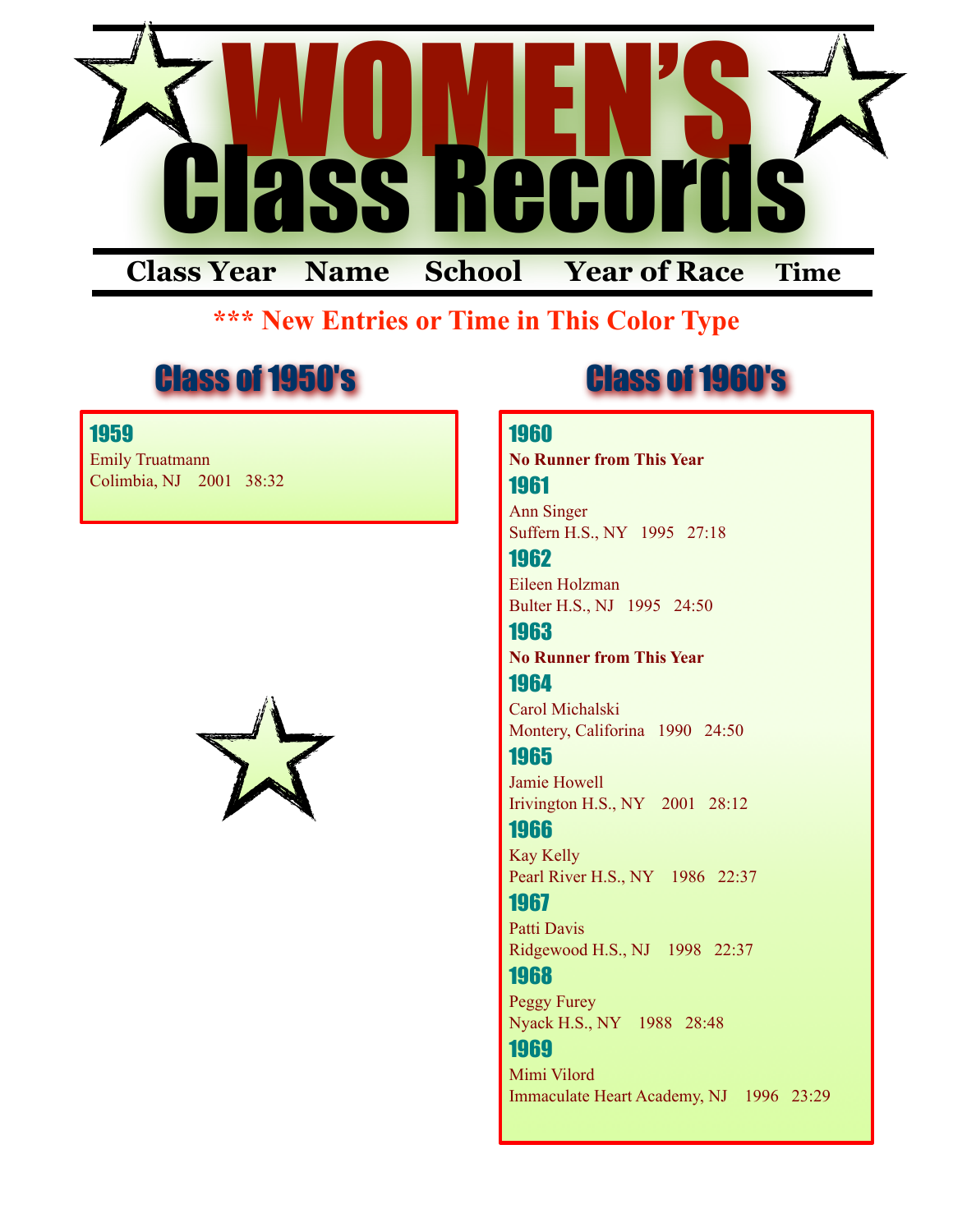### 1970

Kathy Alam Nanuet H.S., NY 1984 27:17

1971 Debbie Zallo-Pragdat Tappan Zee H.S., NY 1988 24:38

1972 Patti Romanello Sacred Heart H.S., NY 1995 25:27

1973 Josephine Patten Ballmatan Co., Ireland 2001 25:29

1974 Mary Klinger -Salerno Suffern H.S., NY 1991 21:05

1975 Barbara Noyes Tappan Zee H.S., NY 1986 23:54

1976 Janice Mora Wayne Hills H.S., NJ 2004 19:56

1977 (TIE) Laura Hudson Old Tappan, N.J 1987 21:55 Jean Larkin Pearl River H.S., NY 2002 21:55

1978 Siobhan McArdle Tappan Zee H.S., NY 1988 21:09

1979 Jean Rucco Pearl River H.S., NY 1988 24:32

### Class of 1970's Class of 1980's

### 1980

Jean Velasquez Valley Central H.S., NY 1996 18:27

1981 Marisa Sutera Ketcham H.S., NY 1993 17:41

1982 Alessandic Lynch John Jay H.S., NY 1998 18:49

1983 Debbie Grant Ramapo H.S., NY 1995 17:03

1984 Laura Bergen-DiMarino Nanuet H.S., NY 2007 20:10

1985 Christine Balvo Albertus Magnus H.S., NY 1988 19:49

1986 Nancy Sayre North Rockland H.S., NY 1986 19:03

1987 Michelle Franklin Homer H.S., N.Y. 1991 19:31

1988 Kari Anne Bertrand East Mioa Syracuse, NY 1997 17:36

1989 Kritin Schiesswohl Monroe Woodbury H.S., NY 1999 17:57



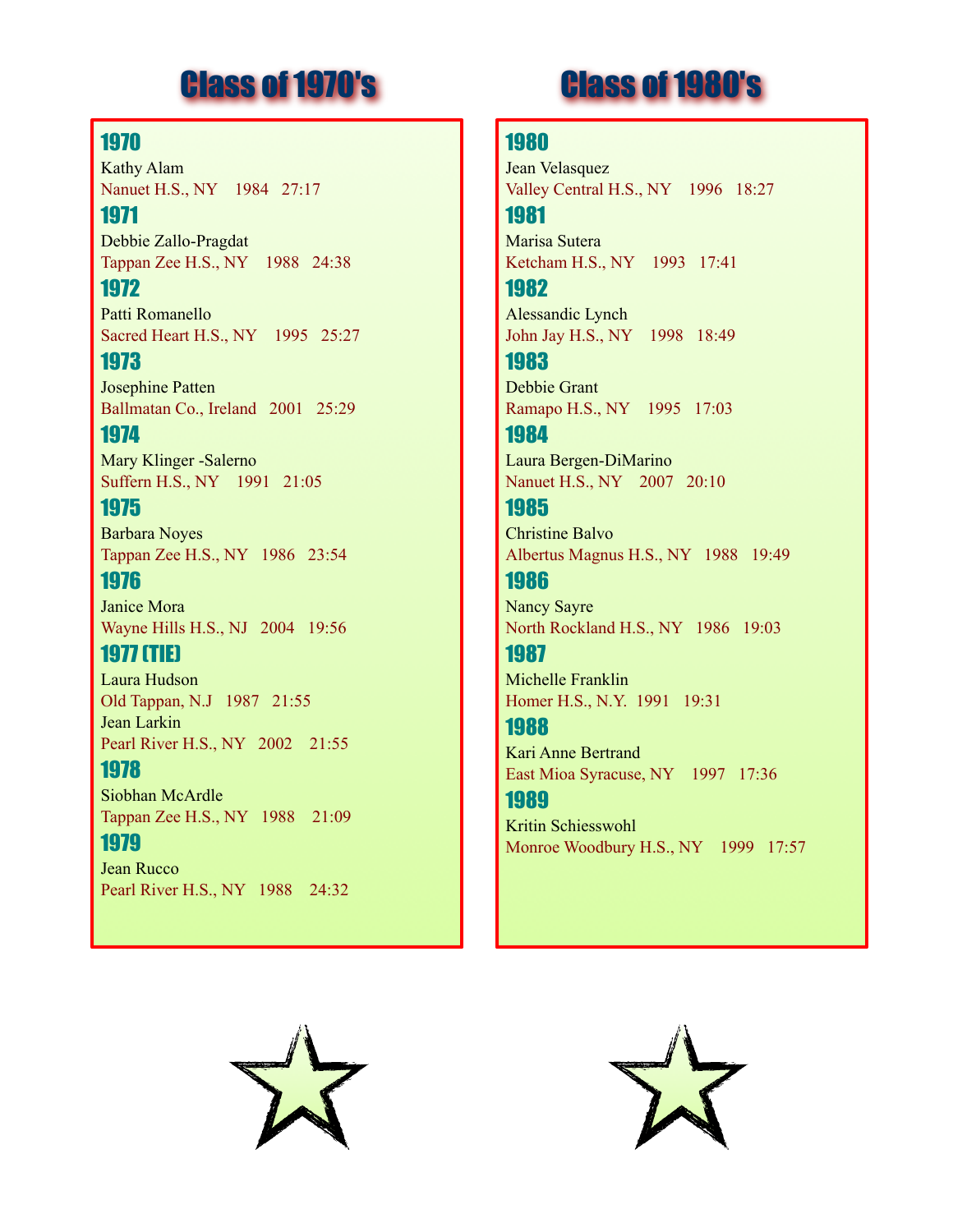### Class of 1990's

## Class of 2000's

### 1990

Erika Duthers Pearl River H.S., NY 2015 19:46 1991

Dorothy Donnolly Valley Central H.S., NY 1991 20:03

1992 Katie Guarracino-Baloga Newburgh Free Academy, NY 2000 18:03

1993 Christine Bibbo Monroe Woodbury H.S., NY 1998 18:53 1994

Elizabeth Wilson Houghton, NY 1998 19:34

### 1995

Juliann Littmann Monroe Woodbury H.S., NY 2001 17:17

1996 Erika Malm Tappan Zee H.S., NY 1998 20:26

1997 Erin Haugh Nanuet H.S., NY 2000 19:08

1998 Lauren Tuchband

Nanuet H.S., NY 2002 18:16 1999

Meghan Howell Suffern H.S., NY 2003 19:10

### 2000

Ellen Driscoll Clarkstown North HS, NY 2003 20:35 2001

Katie Barnes Clarkstown North HS, NY 2002 21:46

2002 Brianne Scott North Rockland HS, NY 2007 20:20

2003 Erin Demchko Pearl River H.S., NY 2004 20:40 2004

Becky Prial Warwick H.S., NY 2004 19:11

2005 Amanda Wheat Monroe Woodbury H.S., NY 2011 20:58

2006 Amanda Wright Lakeland-Panas HS, NY 2021 21:16

2007 Sarah Dugandzic Suffern H.S., NY 2010 23:39

2008

Dayana McLaughih North Rockland H.S., NY 2009 21:51

2009 Rebecca Scheinert Albertus Magnus H.S., NY 2011 21:23

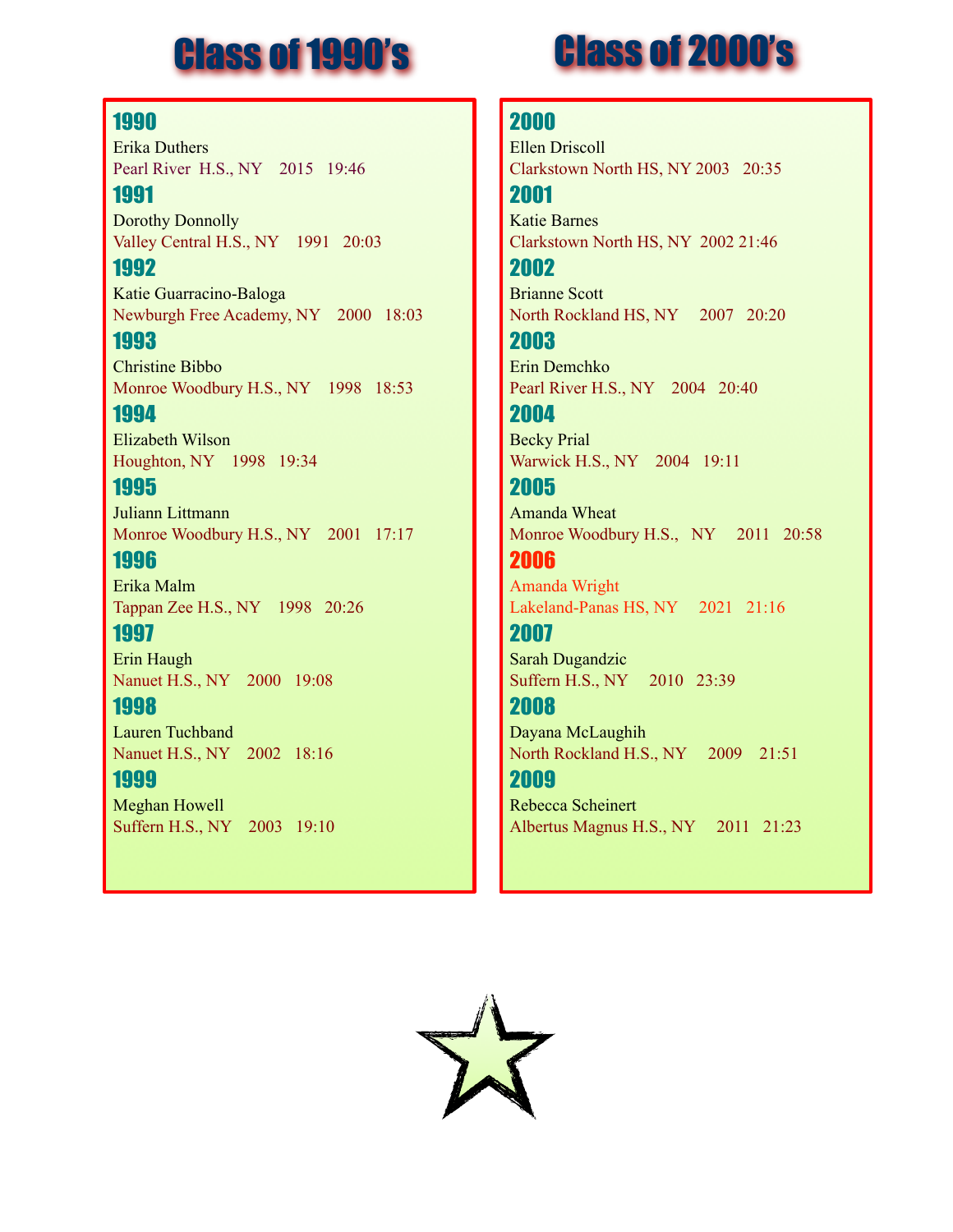## Class of 2010's

### 2010

Megan Patrignelli Monroe Woodbury HS, NY 2016 17:53

### 2011

Carlie' Kohlbrenner Tappan Zee HS, NY 2013 18:46

### 2012

Meaghan Ventarola Monroe Woodbury HS, NY 2015 19:38

### 2013

Elizabeth Wasserman Monroe Woodbury, HS, NY 2018 18:44

### 2014

Jaime Lord North Rockland HS, NY 2021 18:35

### 2015

Alyson Bowman Clarkstown South HS, NY 2016 23:48

### 2016

Alaina Neubauer Monroe Woodbury, HS, NY 2018 22:11

### 2017

Abagaile Kimbrell Monroe Woodbury HS, NY 2017 21:00

### 2018

Ashley Iaccrino Monroe Woodbury HS, NY 2021 30:15

### 2019

Gina Ruotolo Clarkstown South HS, NY 2019 25:23

### 2020

Jena Sommerlad Monroe Woodbury, HS, NY 2021 36:52

### 2021

NO Entry